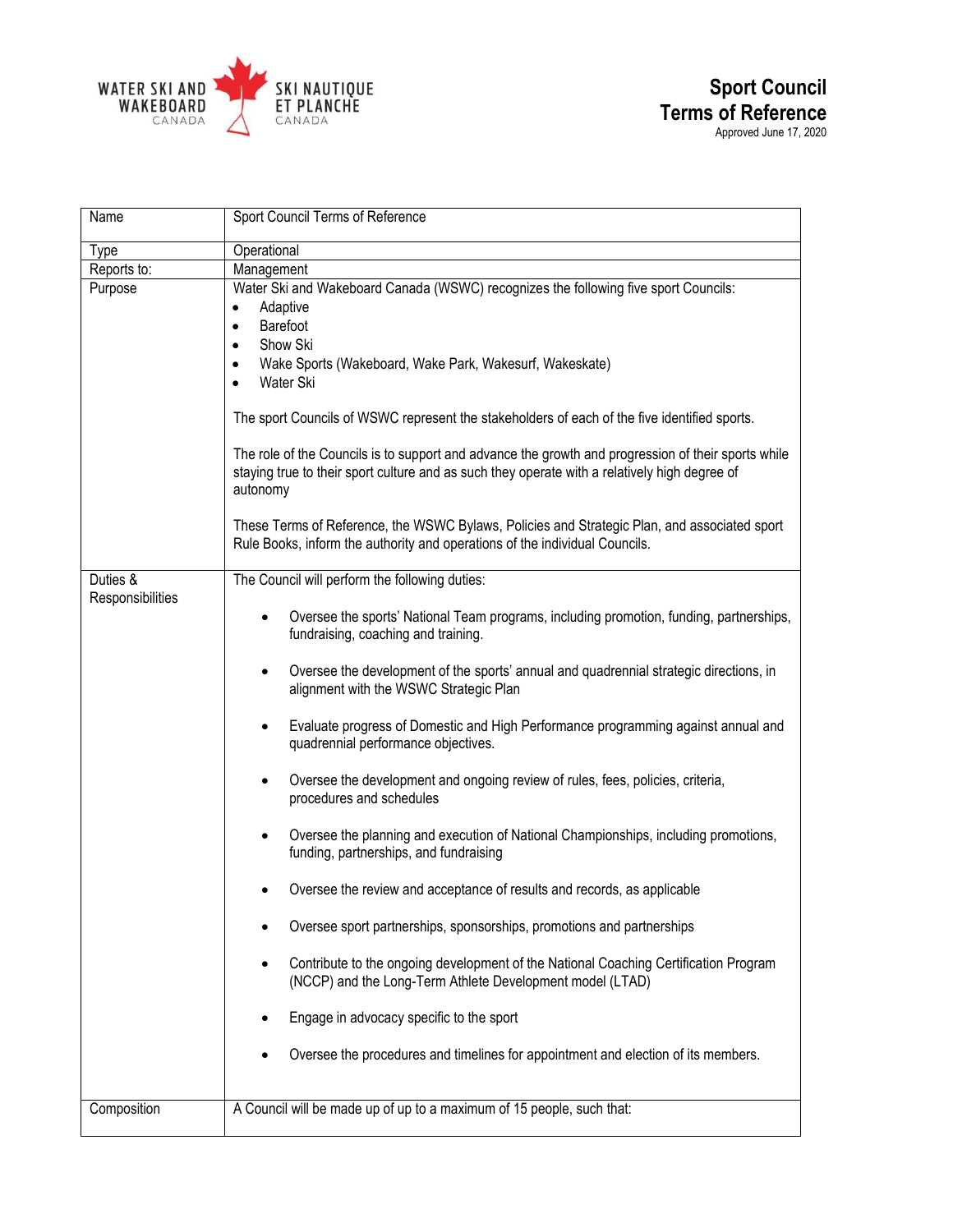

## **Sport Council Terms of Reference** Approved June 17, 2020

 The total composition of the Council must be an odd number No more than 50% plus 1 of the Council may be "appointed" Committee Chairs (not appointed to the Council) may attend the meetings in a nonvoting capacity – unless they are one of the "elected" council members Council will strive to attain Gender Balance The CEO (or their designate) is an ex-officio member of the Council, who attends its meetings but does not have a vote. Quorum **A** A quorum for a Council or Committee meeting will be a simple majority. Council Chair Position **•** At the first Council meeting following the Fall WSWC Town Hall, the Chair position will be elected by the Council. The Chair of the Council does not vote but may cast a vote in the event of a tie. Council Term **a All members of the Council will serve terms of two years.**  Terms will be renewable to a maximum of three consecutive terms for any one position. Meetings **The Council will meet at least three times per year and may meet more frequently as** required. Organize and conduct an annual Town Hall meeting. Recommended at National Championships or to be conducted online. The purpose of the Town Hall meeting would be to provide an annual update to stakeholders. Meetings of the Council will be at the call of the Chair, at the call of WSWC or at the call of three of the Council's voting members (other than the Chair). Meetings expenses are part of the Council budget. Committee(s) The Council has the authority to establish committees each with specific Terms of Reference to assist in carrying out its work, in doing so, the Council can: appoint persons to its committees, or WSWC committees at the request of WSWC • remove persons from its committees dissolve any of its committees The costs for any committees must be provided for in the Council's budget Authority **The Council has the authority to appoint a member to the Council if a position becomes** vacated mid-term. The Council has the authority to remove a Council member, with two thirds support of the council, and upon evidence and approval of the WSWC Board. Reporting **Reporting Reporting Reporting Reporting**  The Council will report to their stakeholders annually The Council will provide a report for the WSWC AGM. Nomination & Election Process Council elections will take place annually online in September with election announcements to be made at the Fall (September) WSWC Townhall Meeting; in conjunction with the annual WSWC Annual General Meeting. To ensure council term stagger, 50% of the elected and appointed Council positions will be elected / appointed each year Registered participants with an individual or family membership type who have listed the sport as their primary sport are eligible to vote for any and all Council positions. Eligible voters must be 18 years of age and older. Note: For those eligible voters who wish to